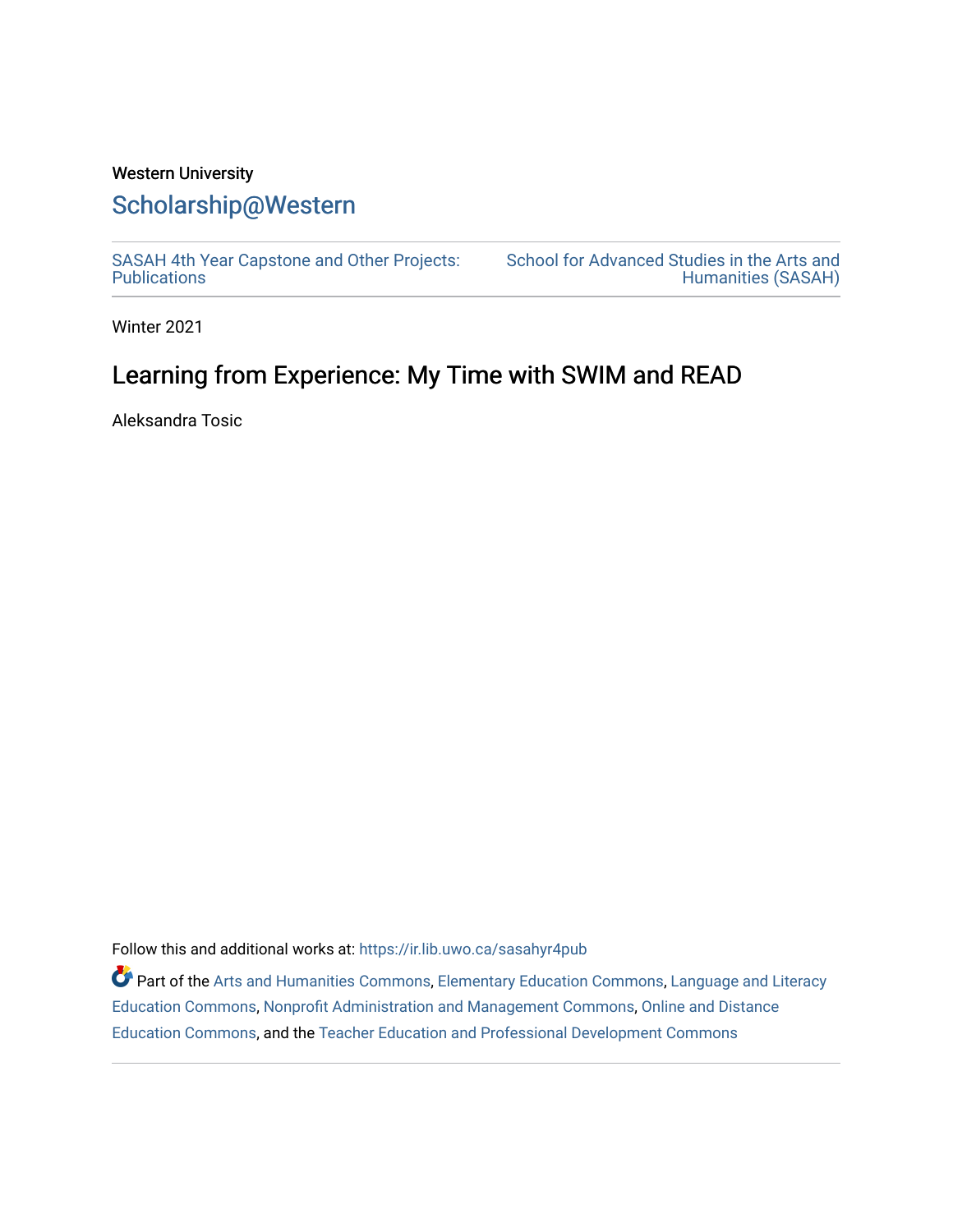### Aleksandra Tosic

Dr. Barbara Bruce / Prof. Patrick Mahon

### ARTHUM 4490F/4492G

#### 9 April 2021

### Learning from Experience: My Time with SWIM and READ

Before getting involved in my community-engaged-learning placements, I was still trying to figure out what I wanted to do once I graduated this year. I had a lot of options and ideas that I was trying to choose between, but the main things I was weighing was whether to go into a career like publishing or into teaching. After doing these placements, I can successfully say that I know where my skills and passions lie, and I feel I can take what I have learned here anywhere I go.

The first placement I did was with a local program called Single Women in Motherhood, or SWIM, which aims to help provide single mothers with the resources they need to succeed on their own in the world and provide for their families. But my experience at SWIM was vastly different from what I expected it to be when I signed up for its project "Twenty Stories of Hope." Originally, when this project was described to me, it sounded like I would be picking up from where a former student left off and would be working on writing a memoir-style book based on interviews with single mothers about their life experiences. However, once I began working at the organization, I found that there was a high level of disorganization within the project regarding expectations and outcomes for the book; in other words, my supervisor had an idea of what she wanted the book to be but did not really know how to communicate it to me, so the project had no sense of direction. As well, there was a near-complete loss of all of the research and work the former student had done, and because it took several weeks to be able to make contact with her, those of us working on the project had no foundation either, so for the first little while I felt like I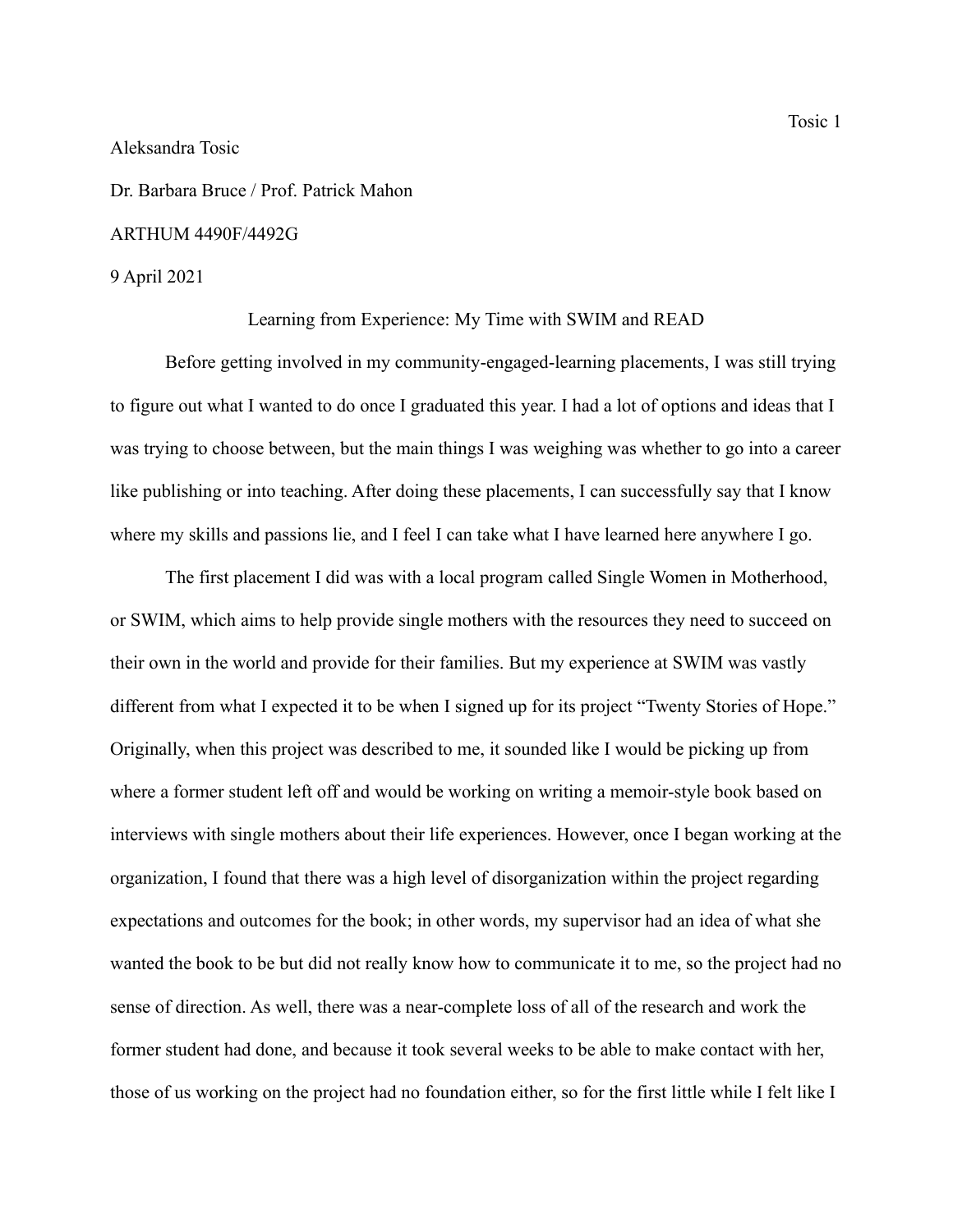was floundering, like I was struggling to figure out what to do simply because there was not much I was given to do. Nonetheless, it did prove to be a valuable learning experience, as well as a good test of character and ability for me.

Because we lost all that work that the previous student had done, we were given alternative tasks to work on until we could contact that student and get the work back. Since we unable to contact the student to retrieve the work until three-quarters of the way through my internship, these alternative tasks filled up much of my time at SWIM. They consisted of forming a campaign plan, researching publishing companies and finalizing a book product, drafting interview questions, and brainstorming and contacting advertising sources. Seeing as how we did not have any of the work on the book, we were tasked with doing the work around the book and restarting on collecting nominations for people to interview for the book. My partner and I spent approximately three-quarters of the time at the internship organizing the project and doing research and starting to launch it before we got some of the work back from the previous intern. Once we did, though, there wasn't much time to start into the actual creation of the book material, so we just continued with the primary steps of launching the projects for the remainder of our time, shaping it so the project would be clean and organized and fluid for the next person to take it over.

Because this placement was done virtually, the only time I saw my colleagues was in a once weekly office meeting over Zoom, so I didn't get much of a chance to build connections with others at the workplace. Nor did I truly form any connections with the community, because although I likely would have had much more exposure if I had been doing the project as originally planned and not in the days of COVID, the circumstances of lockdown right now prevented me from doing so. The most communication I had with anyone besides the other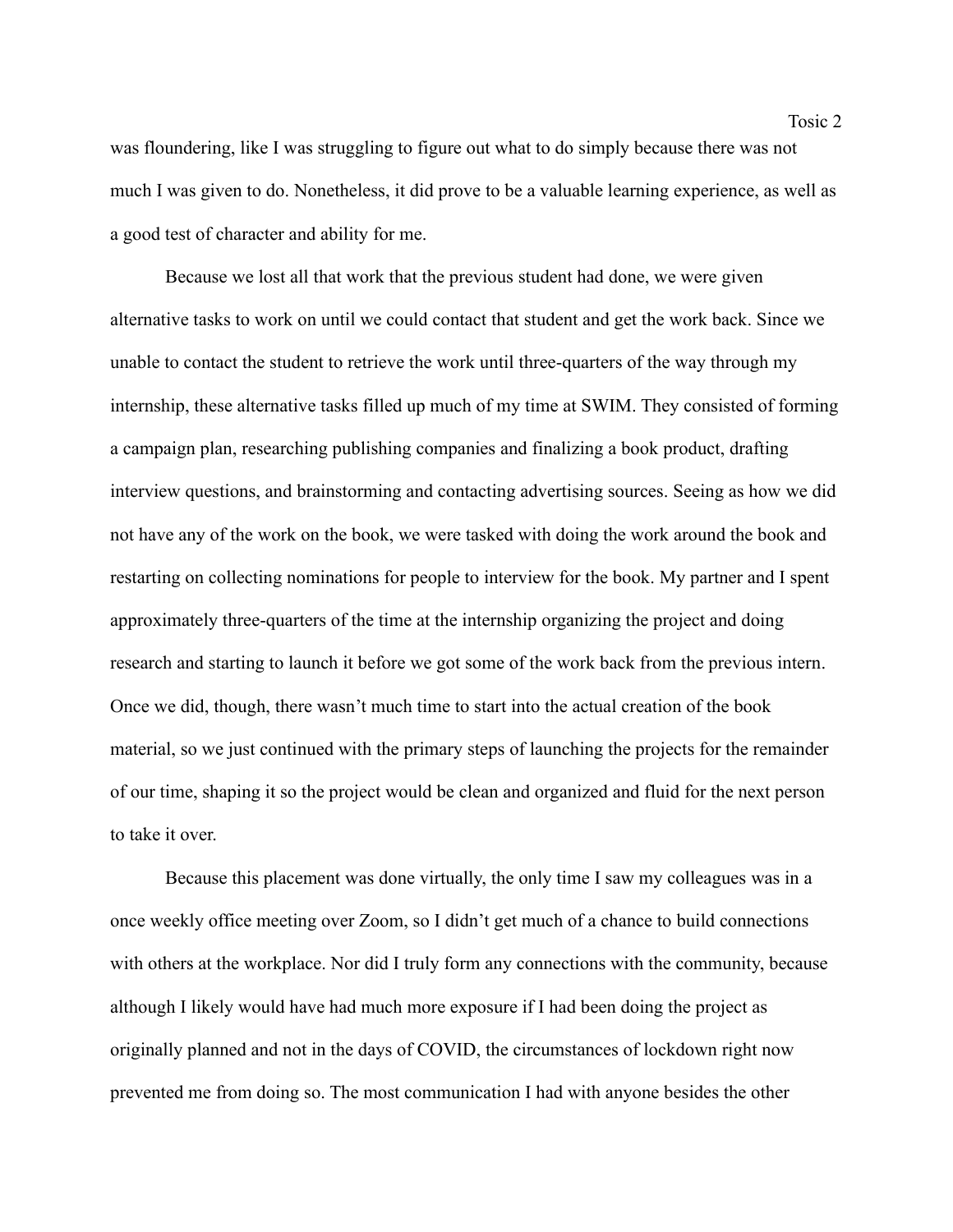Tosic 3

SASAH student working with me (and we relied very much on one another to get our tasks done and make it through this placement) was with my boss and mentor, which was very limited as she gave us the bare minimum of supervision and we really only had communication when I checked in with her at those office meetings. In fact, I had several issues with the lack of communication between myself and my mentor. Right from the beginning, we were not given a very clear idea of what her thoughts and plans were for this "brain-child" of hers: it seemed like she had an image in her head of what she wanted this project to look like, but it was very muddled and disorganized, and she didn't seem very well able to communicate that idea, instead expecting us to pick up on her understanding. This theme of expecting a lot of us in terms of "just understanding what she means" carried on throughout the term, such as when I was working on my parts of the project and wanted to know what kind of direction to take or was asking advice in office meetings and often received an answer along the lines of "just figure it out," which left me stuck and really didn't provide the guidance I needed to create the image of the project she had but wasn't clearly telling me about. All in all, I conflicted with my mentor, whether it was because we had different ways of communicating, different ways of organizing ideas and thinking, different understandings of the project, or a combination, it caused us to be at odds during the term.

I did struggle on several personal levels over the course of the internship, but in most situations, I was able to turn it around and use it as a chance to improve myself. At the beginning, I struggled with procrastination and finding my ambition as I also tried to find my footing at SWIM. I think the fact that I walked into a project that was already started and in such a chaotic state, with technical problems and very little solid work done, gave me a lot of anxiety; I was constantly wondering how I could possibly contribute to this project and do a good job, and I felt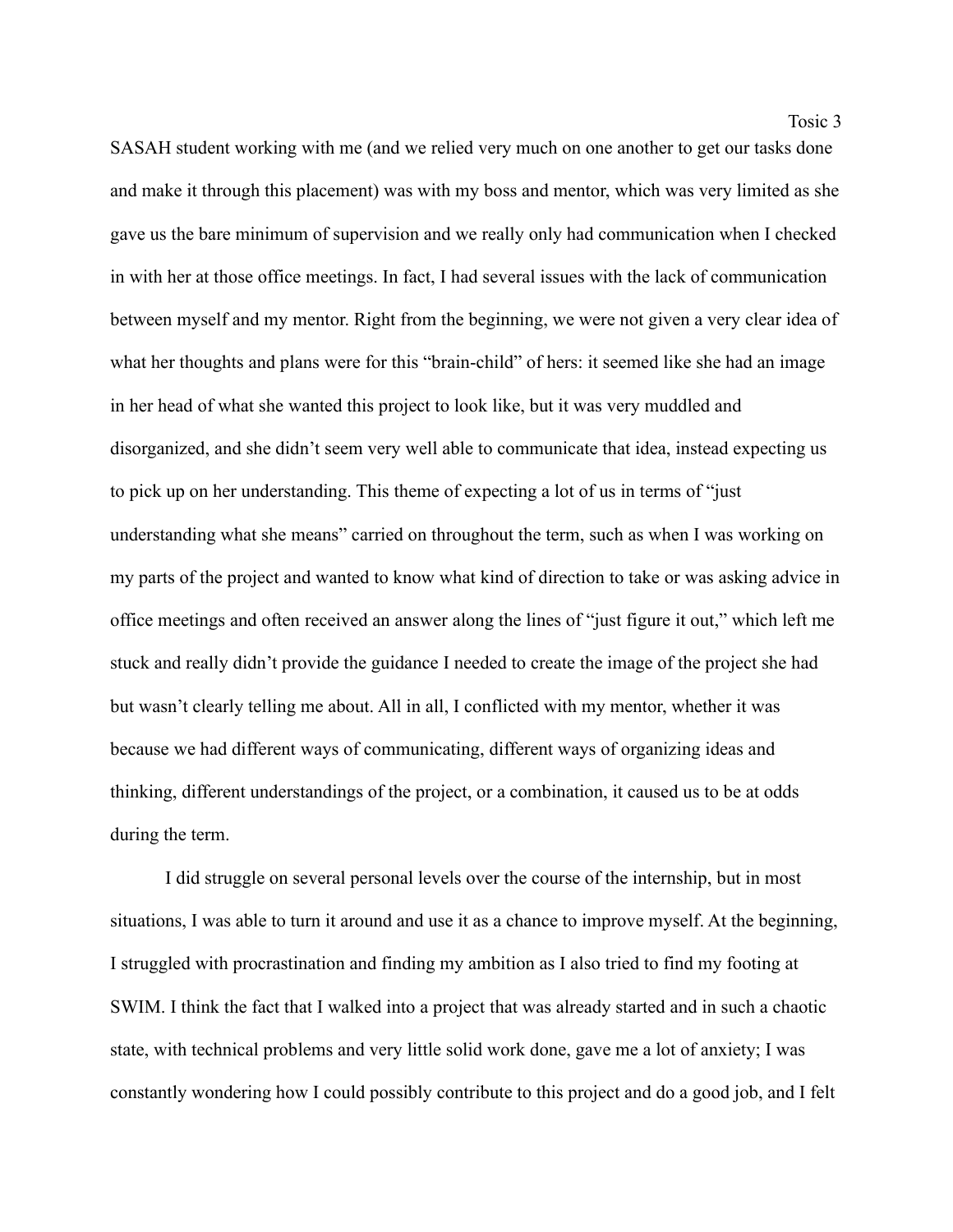like I would never be able to meet expectations. This anxiety caused me to procrastinate on the project, to sit back and have someone else organize everything and tell me what I needed to do. Then I faced a lot of critiques from my supervisor and felt that, no matter what I did or how hard I tried, I couldn't impress her, and my self-confidence took a hit. But eventually, when I realized that nothing was going to happen unless I made it happen and that, regardless of how I felt the work needed to be done, I turned that anxiety into a motivator. I made the decision to make my own decisions in the project and not rely on my supervisor and other coworkers to tell me what do to all the time. Once I took control of my portion of work, the book project started to flow a lot more efficiently and we were able to lay the framework the book project needed to be able to get off the ground.

Amid all of this, however, I have not lacked opportunities for learning and selfenhancement. The minimal supervision and essentially complete freedom of creativity (whether or not I was actually given creative freedom on the project: I am conflicted on that understanding) meant that I got lots of time to practice my leadership, self-regulation, and organization skills, while also improving collaboration and teamwork skills in both small and larger groups. Since this was entirely done on my own time, from my own home, I needed a schedule to have work done for the office check-ins and to have my hours completed, and I had to be hard on myself to stay focused. This stems from a lifetime of being a perfectionist and a procrastinator because I don't want to start working until I know I can make it perfect; this is something I am continuously working on overcoming, and I used this placement as a space for doing this. As well, I tend to be disorganized, both in my lifestyle and in my schoolwork, but because of my supervisor's over-disorganization regarding the book project and her reliance on me to clean it up, I felt that I had to overcompensate, and this meant that I exercised my abilities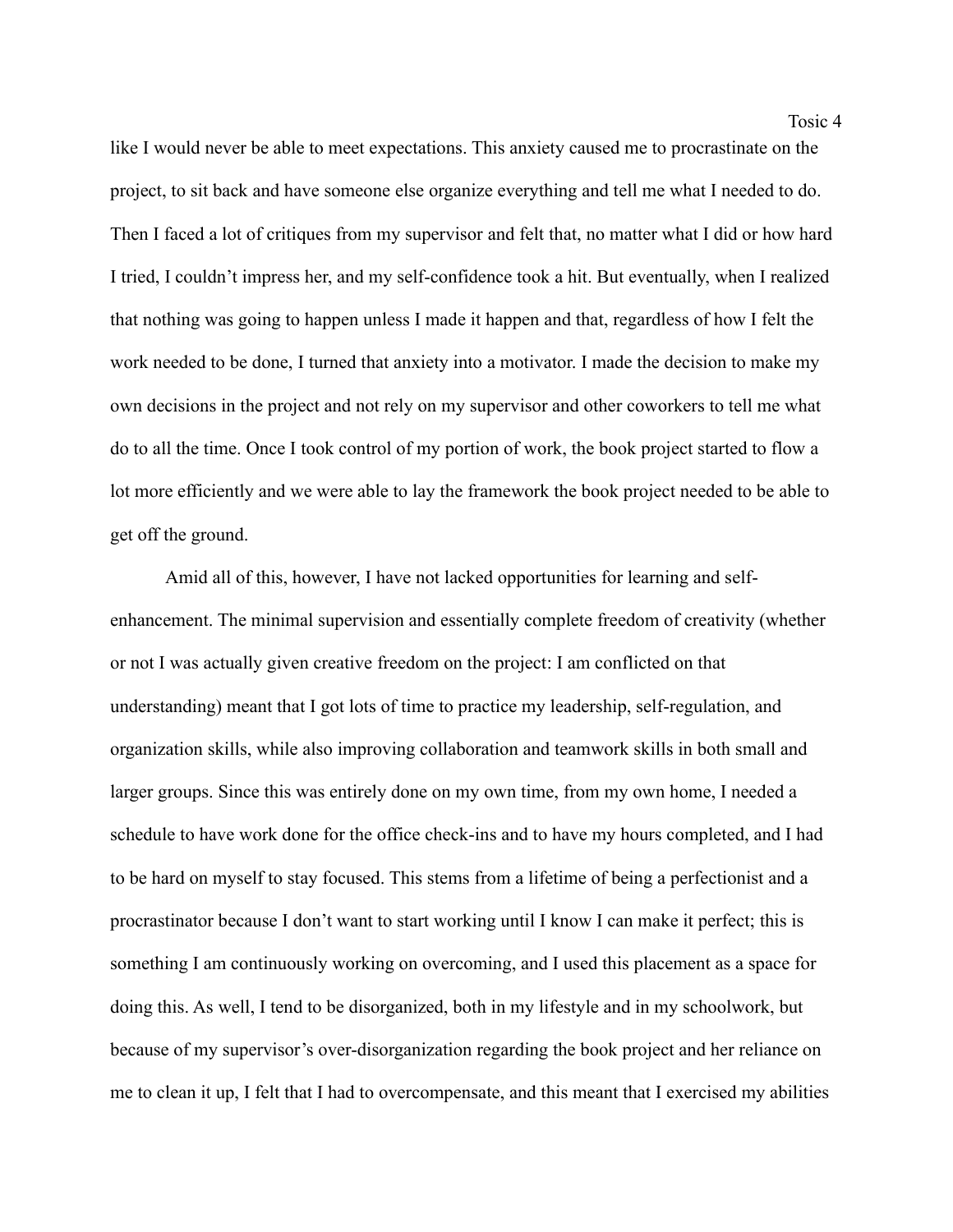in organization. Finally, since my partner and I both took turns leading the book project based on whose part we were focusing on at the time, I got the opportunity to take control of a small group and could create the project according to my ideas (within reason—it ultimately was my supervisor's project, and she got final say). I've learned from this experience and these conflicts, though I still have room for improvement on my self-confidence and on speaking up when things aren't going well.

Despite all of the frustrations I have faced in this placement, I feel like SASAH has wellequipped me to handle them, and I have been able to take what I've learned in the program to rise above the challenges and succeed. First, SASAH has improved my ability to work as a team member, so that I could handle a circumstance like this much better than I could before university. Prior to my involvement in SASAH, I was impatient and struggled when not given clear-cut instructions, but in SASAH, many assignments involved me working in a group on a creative project, and even if we didn't always collaborate too well, we always managed to overcome those issues to produce a successful project. Those experiences improved my teamwork skills and patience in difficult situations enough that I could do this placement with a fair degree of professionalism. SASAH has also prepared me to receive and apply criticism well, as such an advanced program as this requires close analysis at many stages of a given project to examine it critically and ensure high academic success, and I have had several teachers where it is only due to their close critical analysis of my work that I was able to see where I was erring and could learn and achieve, something I have not experienced with as many teachers outside of SASAH; I could then apply this to my time at SWIM. And ultimately, the styles and approaches we have in terms of our assessments in SASAH mean that there has been a wide range of opportunities to focus on building up my creativity, leadership skills, and initiative. I love that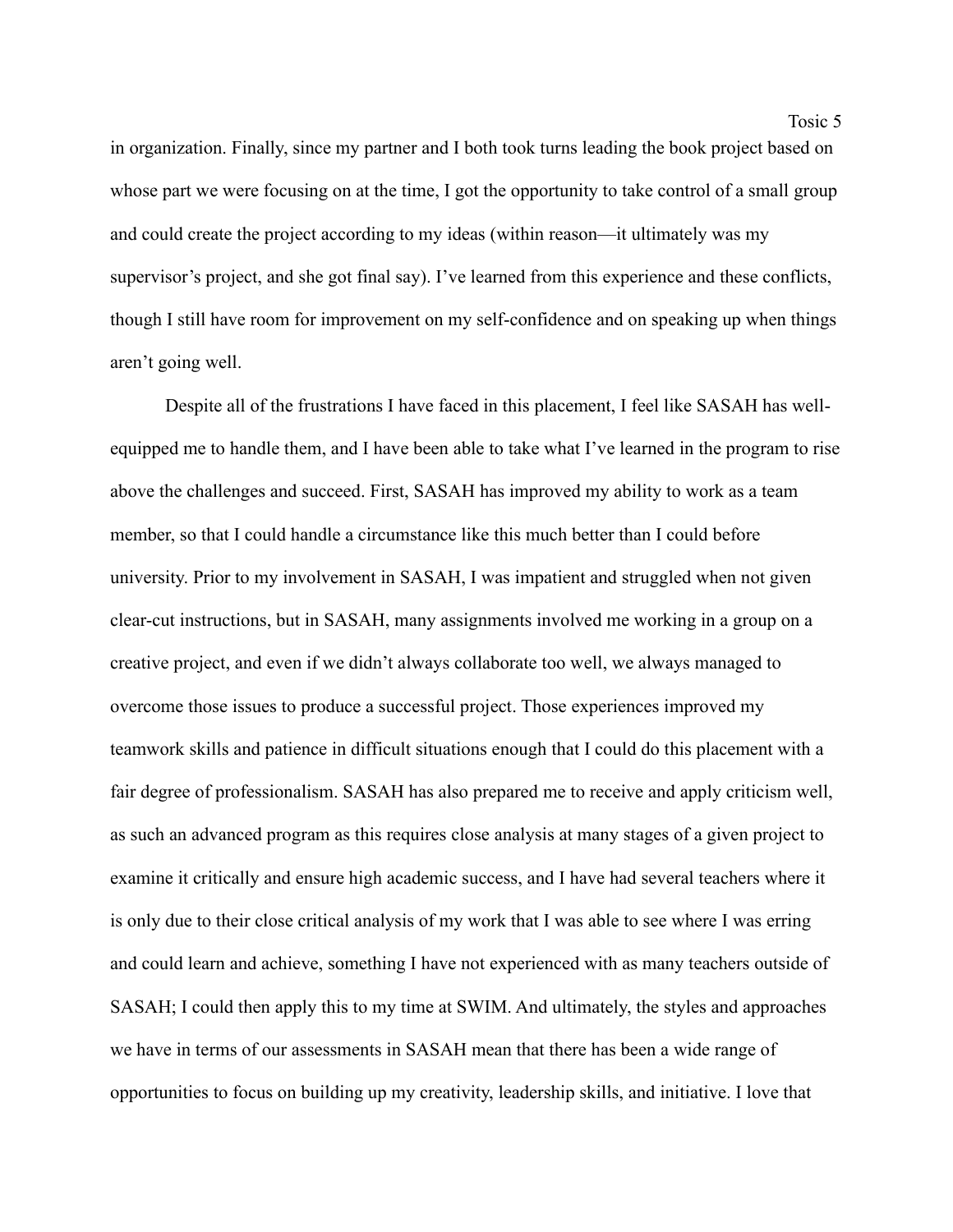Tosic 6

SASAH has given me a controlled environment to expand these newer abilities and exercise my already-acquired soft skills, and I feel like all of the different projects that I have done over four years have led me to this point, to be able to do this CEL, from making a magazine in second year to working on the class community project right now. The value of this CEL is that now I can take these skills out for a test drive, so to speak, as an intermediate stage between being a student and being out in the working world. I felt like, by doing this CEL, I was actually able to explore how much I had learned from university and how good my skills were and what I needed to work on before I was thrown out into the working world, even though this particular experience didn't go exactly as planned.

Experiential learning, here, has lived up to its name: I've gained experience in certain soft skills necessary for my career, learned more about what I can improve, and about myself and my passions, all while gaining valuable experience. Of course, creativity, leadership, and initiative are exactly what you need to be a teacher. Every day, these skills would be used, from making the lessons and assignments to teaching the children and leading the classroom to being the person ensuring that each day runs smoothly and efficiently. These skills form the very foundation of teaching, and thankfully, between my classes in SASAH and my time at SWIM, I am getting the chance to build and practice them now, so I can put them to good use for the rest of my life. I also feel like a got a good dose of reality—not every job is going to go the way you want, and you're not always going to have a good working relationship with every co-worker, but in the end, you need to all pull together to get the job done. In the end, when we put together a report outlining the planning, researching, and organizing we had done, I felt like I laid a much more efficient and organized foundation for the next person to take over. After months of learning about publishing,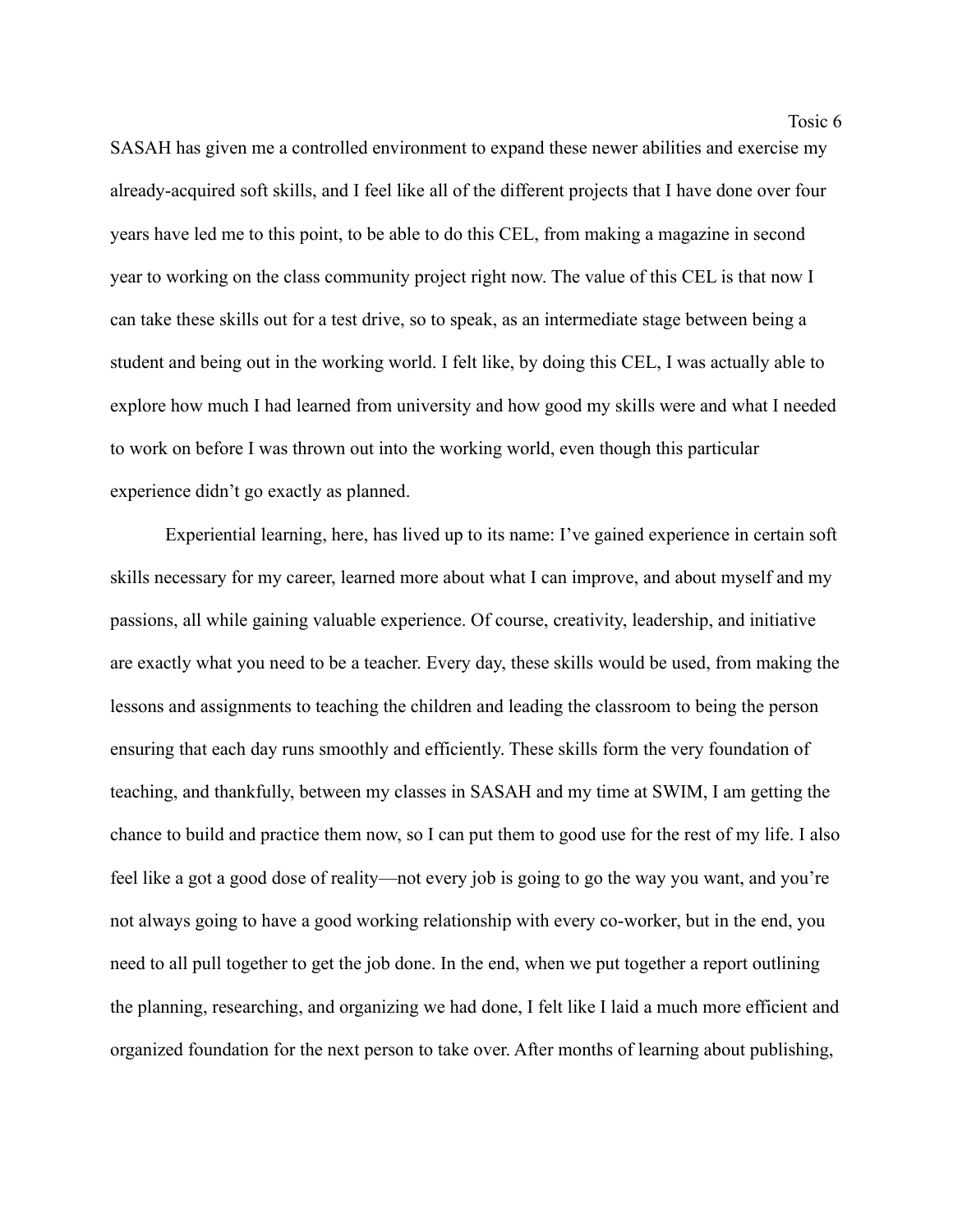though, I can safely say that I can't picture myself doing that for the rest of my life. After determining that publishing was not the career for me, I could turn my attention elsewhere.

For this past school year, I have volunteered each week with the local organization R. E. A. D., which is affiliated with the London Public Library. In this program, I was paired with a child who struggles with reading, writing, and comprehension skills (either due to a lack of practice or lack of interest in reading), and we have weekly mentoring sessions where we work to improve that child's skills in fun and engaging ways. R. E. A. D. has provided me with a platform to practice my skills and expand my knowledge on what it takes to become a teacher, and I have had the opportunity to see how valuable it can be to the both of you when you help a child succeed.

At the beginning of the week, I create my lesson plan for that week's session: first, I write an email to send to my partner for them to read, along with an at-home activity for them to do. Sometimes it is something quick and game-like, such as a scavenger hunt or instructions for a craft, and sometimes I give my partner preparatory work for our Zoom meeting, like reading a book and picking some words from it for a planned activity. Second, I attend biweekly Zoom sessions with the program coordinators to learn methods for crafting lesson plans, receive feedback on how the sessions are going and ask questions, and gather new resources and books to use in my sessions. Third, I hold an hour-long Zoom session with my partner where we do a variety of activities that incorporate literacy skills: sometimes we read a book and do an accompanying activity (for example, we read *Mmm, Cookies!* by Robert Munsch and then played restaurant where my partner read cookie orders and made pretend cookies like in the book), and sometimes we do other activities, such as Mad Libs, Pictionary, Reader's Theatre, or we make comics. Since a lot of the children involved in the program are there because they struggle with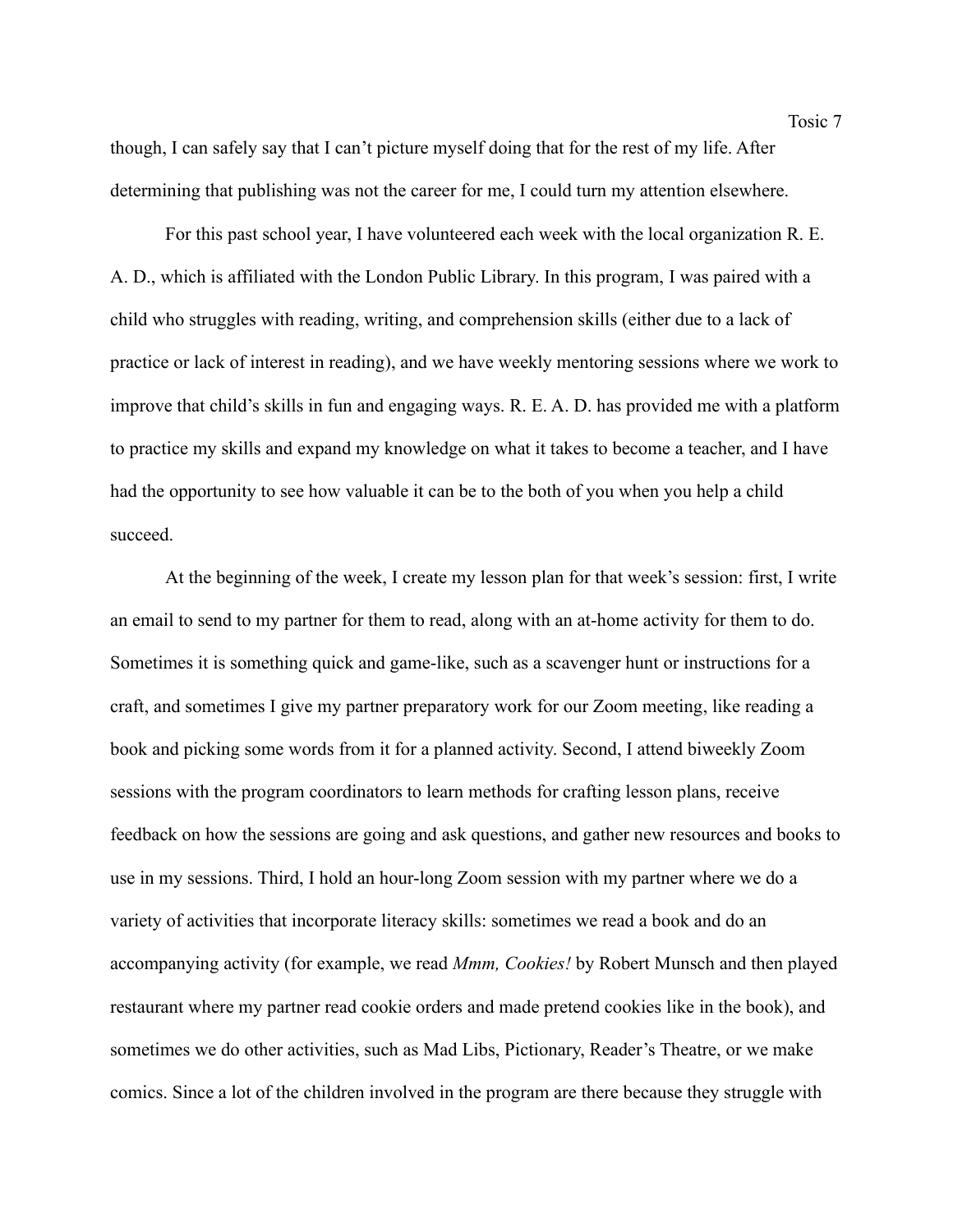reading and then don't like it, the goal of the program is to avoid making it seem like a lesson in school or like homework and, instead, to create a happy, relaxed environment and have fun with the child. I try to do what they like to do and sneak some of that literacy practice in along the way. In participating in this program, I have gained lots of resources for future classroom use and developed an insight on how to connect with a child in order to find the best way for them to learn and to utilize that insight to create my lessons.

This experience hasn't always been perfect, however; there were certainly times when I had a hard time getting myself to keep working. There were a lot of times when I was feeling drowned in my schoolwork and my other placement at SWIM and would find my Zoom session for the week rapidly approaching, and I would be completely unprepared. Then, because I was procrastinating, I would end up falling back on some of the tried-and-true activities I had already used, and thus I wasn't truly gaining anything from this. Other times, I would have a beautiful session planned with lots of educational activities, but they would become completely derailed by my partner because he didn't want to participate due to tiredness or lack of interest, so I would feel like a bit of a failure. But as time went on, I realized how much this child depended on me to coordinate these sessions to become a better reader, and I knew I had to step up, and I got better at organizing and preparing. Meanwhile, I also got better at knowing how to read the room, so to speak, and to recognize the energy of the child and to work with his desires for how to learn. This is something that is becoming more and more prevalent in classrooms, I have noticed, as more often now teachers don't just make whatever lesson they desire to convey the knowledge to the children, but they try to plan them according to how they will be best received by the children (for example, by analyzing whether the children learn best through auditory, visual, or tactile methods and tailoring lessons according to that). Thus, I think working with, not a difficult child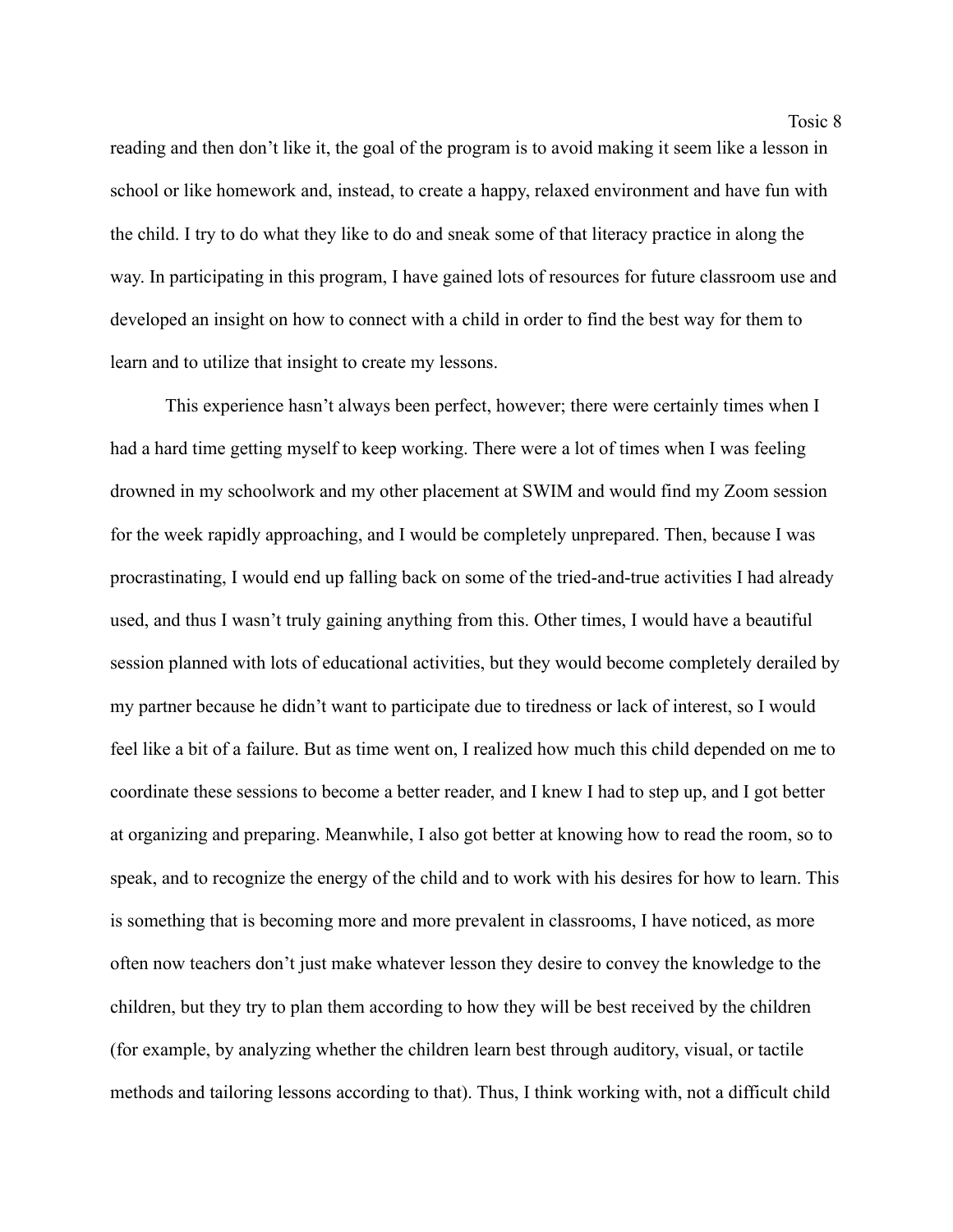exactly, but one who needs support in a different way, has helped prepare me better for working in a classroom.

Because I spent a year volunteering in this program, and I see my child every week (albeit over Zoom), the two of us have bonded quite well. I always ensure that I start off each session with just some simple chatting with my partner, asking him about how his day has been, what he's been doing in life and at school, and if he has anything fun coming up. By easing into the session with general conversation, it puts my partner more at ease, making him more comfortable with me and with the idea of engaging in reading. When I show interest in him, he is more willing to participate in the activities and books I am excited to share with him. As our relationship progressed, I saw a change in the way our sessions operated as well: my partner evolved from a boy who gave one-word answers, tired quickly, and lost focus during sessions to one who actively involves himself in reading the books and jumps at the opportunity to do the activities, often doing comprehension work on his own without realizing it. After seven months in the program, I have seen drastic improvement both in my partner's ability to learn and in my ability to teach, and I have to give thanks to the program coordinators who have provided me with much help in "teaching me to teach," for it is because of them, as well as because of the bonding between myself and my partner, that I have been able to overcome any challenges I faced during my time at R. E. A. D.

The program coordinators have been wonderful aides in helping me learn throughout this program. In their biweekly check-in sessions with the volunteers, not only do they provide an immense amount of resources—from physical activities, arts and crafts, writing activities, and books for all ages, types of interests, cultures, and English and French practice—but they also provide other tips and tricks, such as how to get children to focus, how to combat Zoom fatigue,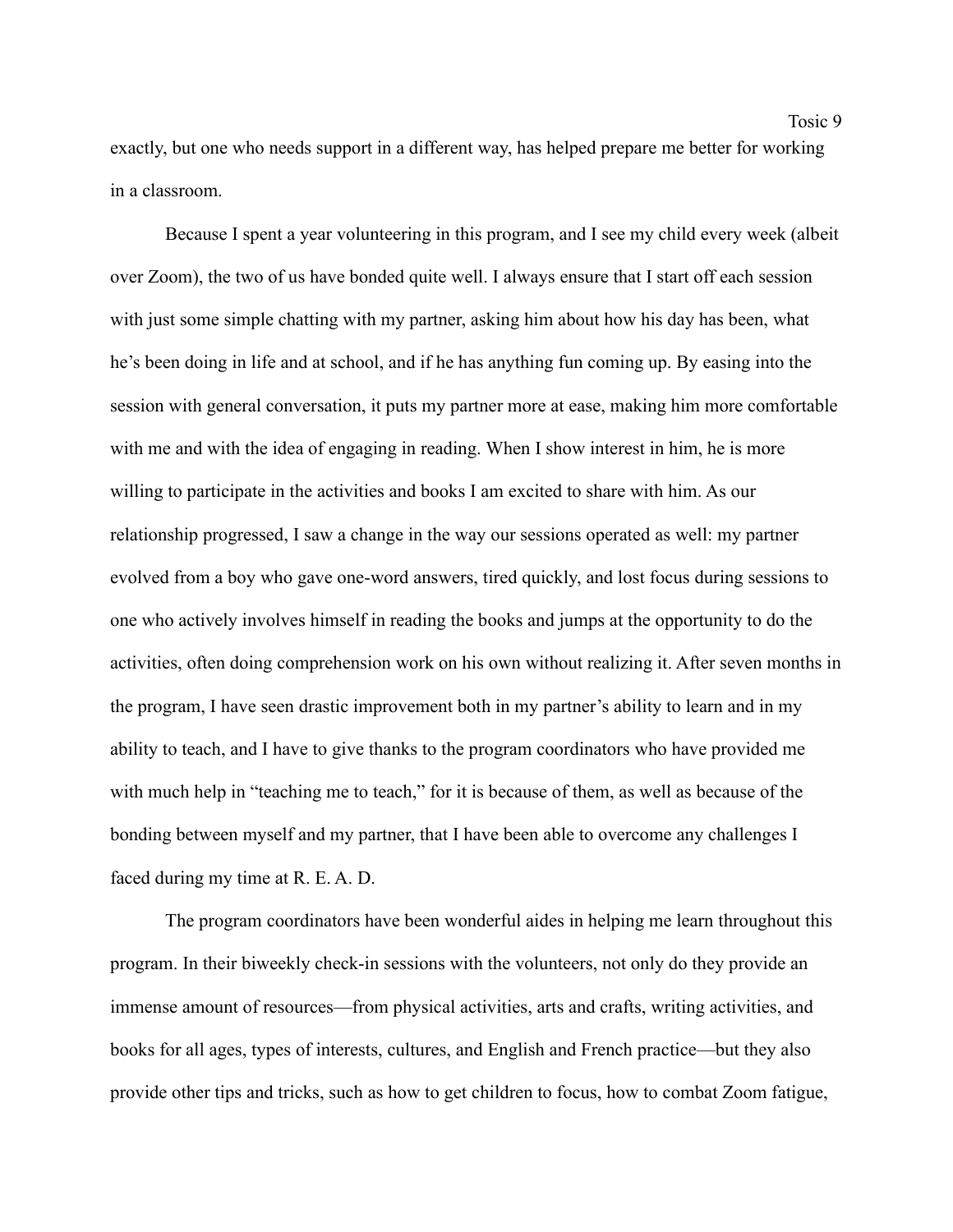Tosic 10

how to work interests into reading practice, how to format emails, and how to keep energy up and get the children not only interested but also invested. The program coordinators help with technical troubles and answer any questions we may have during these meetings. Since, after every weekly meeting with my partner, I submit an entry into the volunteer system detailing what I did in my email and during my Zoom session with my partner, a program coordinator provides individual feedback to me on every session I conduct and tells me what I did well and what I can work on for the next week. The personal feedback has been extremely helpful, constructive criticism from trained literacy experts, and the check-in meetings give me an opportunity to see their faces, and the faces of other volunteers, and to chat and compare with others about what techniques are working or not working. This experience has helped me get a bit more into the London community and the teaching community, as best as I can during COVID, anyway.

As well, the wonderful and immense range of content we are presented with and work with in SASAH has given me extremely useful experience to be able to do this placement. I work with a very energetic and unfocused little boy whose interests and desires for our lessons are constantly changing; as such, I must keep changing my approaches and activities to keep him engaged in the work. SASAH has taught me exactly how to do that: unlike most classes, where assessments are usually tests or straightforward essays, SASAH uses a wide range of creative assignments, where you can approach the lesson or concept from a variety of different angles and attitudes. Getting the chance to explore my own creativity and to observe the unique approaches of my other classmates has expanded my repertoire of techniques and opened my mind to new ways of thinking about things. The same goes for the class material: not only does SASAH teach a wide range of subjects within the arts and humanities (and even includes bits outside of this field sometimes), catering to lots of different interests, but also, in each class, the professors